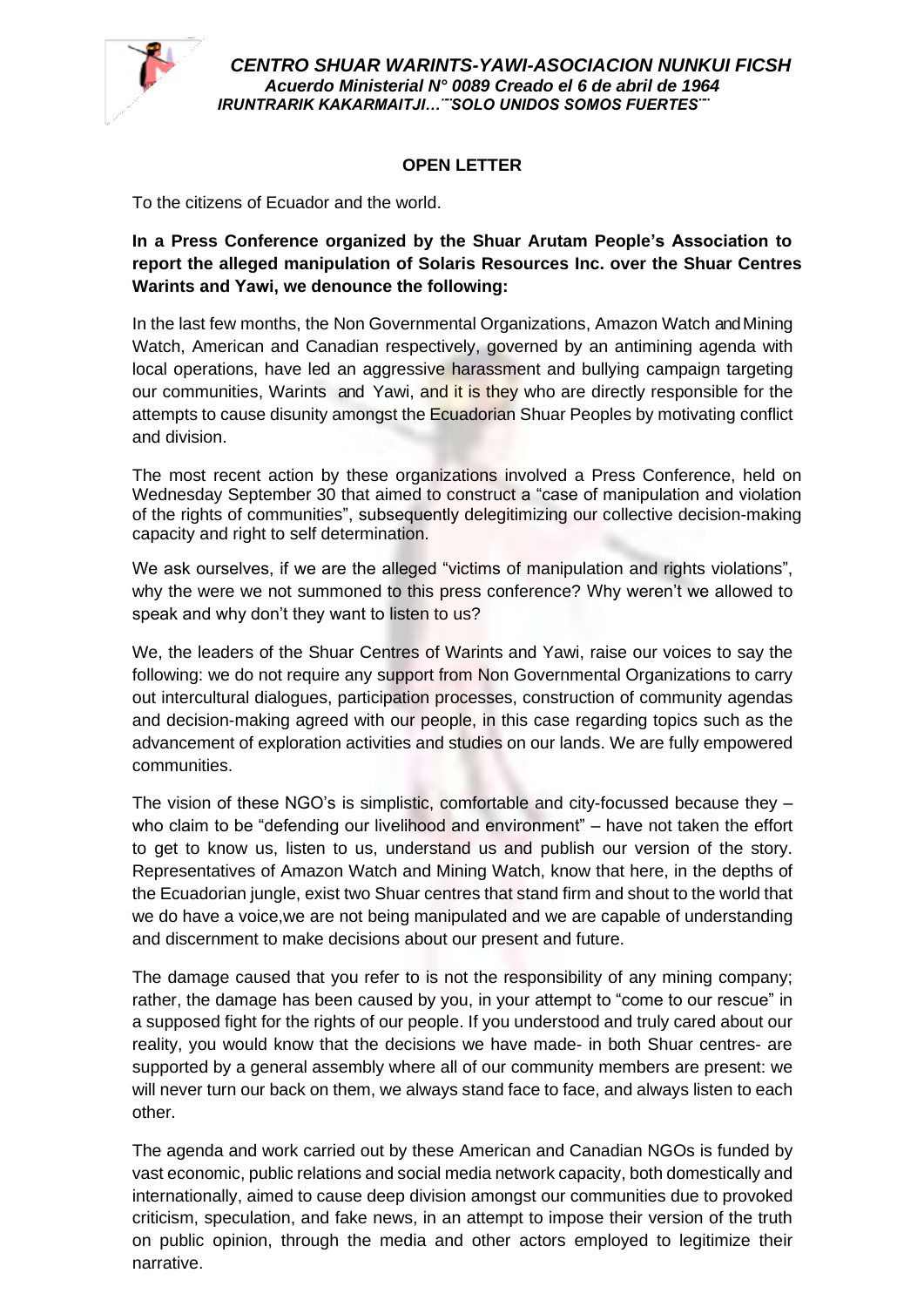

## *CENTRO SHUAR WARINTS-YAWI-ASOCIACION NUNKUI FICSH Acuerdo Ministerial N° 0089 Creado el 6 de abril de 1964 IRUNTRARIK KAKARMAITJI…¨¨SOLO UNIDOS SOMOS FUERTES¨¨*

We want citizens to know that it has been our free and voluntary decision to defend our right to know what exists in the subsoil of our lands and make an informed decision in the future. That is why we are part of the research and studies carried out by Solaris.

The process of reconciliation and dialogue in Warints and Yawi, has been based on the principles of legitimacy and representation, as well as respect for what is established in the Constitution of Ecuador, in so far as our ability to preserve and develop our own ways of coexistence, social organization and exercise of authority, all of which is on our legally recognized lands and ancestral communal territories.

We have the opportunity to learn, listen and engage in dialogue to share our story, not have our story manipulated and told for us by you. Our story is the capacity to engage in dialogue and decide about the present and future of our communities, setting a precedent so that no other Non Governmental Organization can use our reality and existence to provoke division and pain within our organization. Dialogue is now an inalienable part of the fabric that makes up the two Shuar Centres.

The communities of Warints y Yawi are resisting these attacks and incidents of harassment perpetrated by NGOs but we are faced with organizations that have significant amounts of power and financial resources. For this reason, we need our voices to be heard and the organizations to know that the campaign, "Shuar Arutam has decided- No to mining on our territories", has not been agreed by consensus between all Shuar Centres and therefore does not involve us.

The presence of the NGOs has caused serious internal conflict within PSHA due to the use of persuasion tactics, public relations, and divisive use of media to fabricate an alleged story of manipulation of the communities by a mining company. The NGOs have established direct relations with the leadership of the Shuar Arutam People's Organization to upset them about our alleged decision to ignore their authority and legitimacy. It is important to mention that on July 23 2019, a community general assembly for the Shuar Centres of Warints and Yawi was carried out to which Jaime Vargas, President of CONAIE, Marlon Vargas, President of CONFENIAE, Rubén Pidru, FICSH representative and PSHA's Josefina Tunki, were all present. Here, both our communities asked the four organizations to learn about and be observers to the development of the Strategic Alliance we were forming at the time. Their response, in return, was total abandonment as they turned their backs on us, their communities.

Since then, our attempts and calls to engage in dialogue in good faith with both our communities have continued; yet, their response is always negative, permanently rejecting the decisions of Warints and Yawi.

On September 8 of this year, PSHA's Governing Council was received in Warints by the communities, where they explained in detail the activities that were carried out, the project's timeline, the agreement, as well as the difference between mineral exploitation and exploration. On this occasion, PSHA was grateful for the explanation and agreements were signed to carry out coordinated efforts after the reconciliation.

So, what happened? What about PSHA's word and commitment?